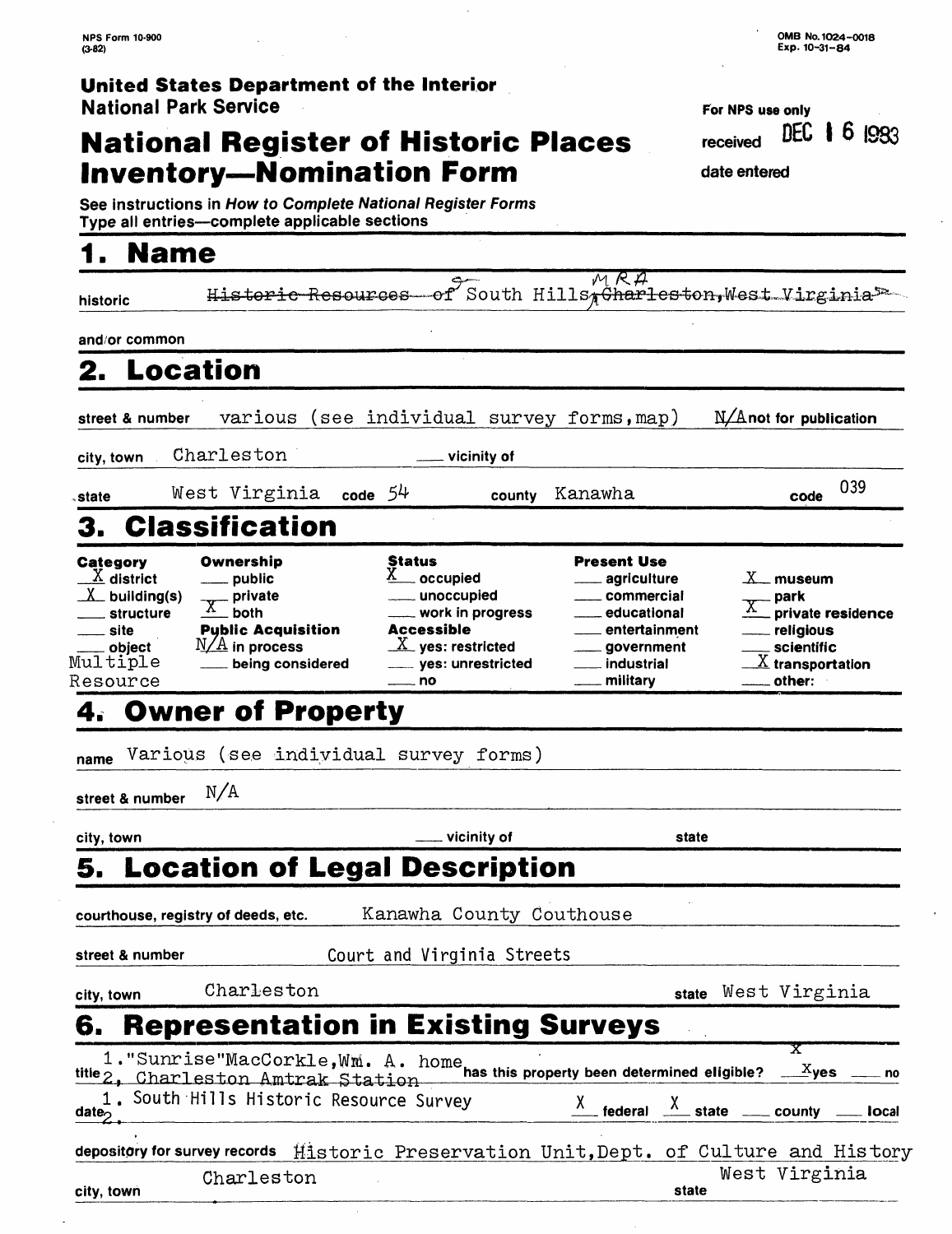## **7. Description**

| <b>Condition</b>                                            |                | <b>Check one</b>      |
|-------------------------------------------------------------|----------------|-----------------------|
|                                                             |                | $\frac{X}{A}$ unalter |
| $\frac{\text{x}}{\text{24}}$ excellent, ______ deteriorated |                | <u>__</u> __ altered  |
| $\equiv$ fair                                               | ____ unexposed |                       |

**Condition Check one Check one** red  $X$  original site **J.** moved date **J. 2008** 

#### **Describe the present and original (if known) physical appearance**

Charleston, the capital city of West Virginia, is in the narrow Kanawha Valley at the meeting of the Kanawha and Elk Rivers. The South Hills section of Charleston (bounded by Porters Hollow to the west, Ferry Branch to the east, the Kanawha River to the north and Louden Heights and Bridge Road to the south) is characterized by steep, winding roads and spectacular views. It is'a residential area with a number of significant houses from the area's early development (between 1895 and 1935), one house dating back to the 1840's, and the old Chesapeake and Ohio depot.

The houses on or near Grosscup Road are represented in the Grosscup Road Historic District. Eighteen other homes scattered throughout the hill are surveyed separately. At the foot of South Hills is the old Chesapeake and Ohio Depot, which has been declared eligible for the National Register of Historic Places. Also included in this Multiple Resource Area nomination is "Sunrise, which is on the National Register of Historic Places.

Charleston Illustrated, published in 1894, wrote of the area that included South Hills, which was then a part of South Charleston. "Back on the heights, overlooking the city, is the residence portion of South Charleston where the streets, roadways and grounds laid out in curiously odd, but very pretty designs and overhung with beautiful and stately shade trees, are in harmony with the grandly beautiful rustic scenery in close proximity. Many elegant and costly residences are being built in this suburb." Very little was in the area before the<br>1890's - only a few small farms set back in the hills. The only known  $1890$ <sup> $\textsf{is}$  - only a few small farms set back in the hills.</sup> remaining structure built before 1890 is a log cabin from the 1840's. The houses in South Hills built in the late nineteenth and early twentieth centuries were large, single family, detatched dwellings that varied in style and scale from small Victorian cottages to impressive mansions. In the Grosscup Road Historic District, the houses were built on individually owned lots drawn out along the streets and sold by the Grosscup-Meyers Realty Company. On other parts of the hill, the houses were not close together but were built on large private landholdings and estates, which have since been divided and sold over the century.

The historic resources of South Hills are notable for the variety of types, styles and periods of architecture they present. The earliest site, the Gilliland home and gravesite, features a log cabin typical of early rural West Virginians. In the 1890's, when South Hills was in its earliest phase of development, Victorian farmhouses and cottages were built. Two outstanding structures built in the first decade of the twentieth century were "Sunrise", Governor- William A. MacCorkle's Greek Revival mansion, and the Chesapeake and Ohio Depot, built in a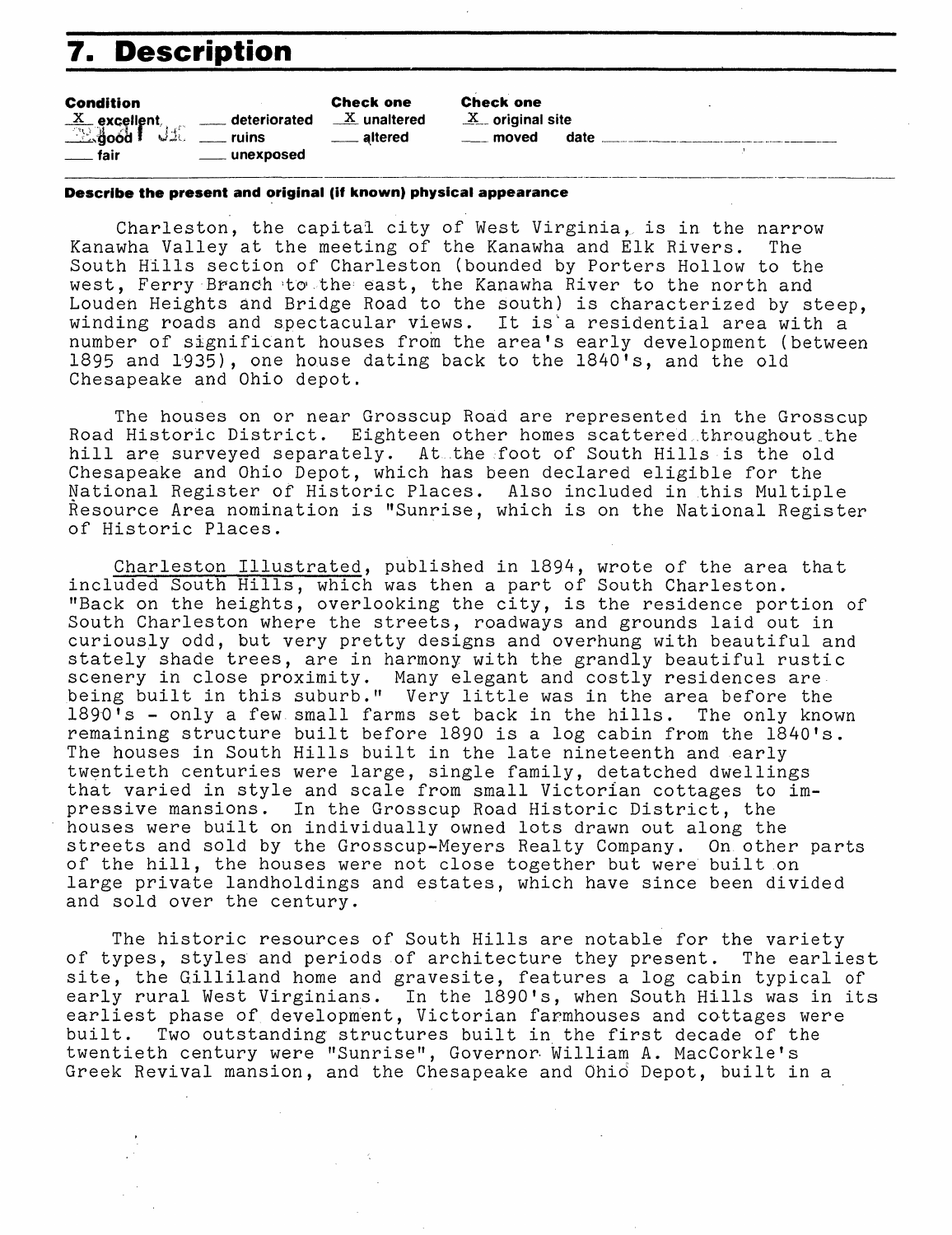## **National Register of Historic Places Inventory-Nomination Form**

South Hills Multiple Resource Area, Charleston, Kanawha Co., W.Va. **Page** Continuation sheet

vernacular Italianate style. Also included in this period are two American Four Square homes. After 1910, South Hills had been established as a fashionable residential area and the number of architectural style of the houses increased. Nominated in this survey from this period are large Bungalow and Colonial Revival homes and two Georgian Revival mansions. Outstanding examples are "Bougemont" (1916), the W.C. Kelly House (c. 1919), the R.S. Spilman House (c. 1922) and the W.E. Chilton II House (1932). (The W.C. Kelly House and R.S. Spilman House are in the Grosscup Road Historic District.)

The survey was conducted by Alice Carter, a student of history at Wesleyan University, Middletown, Connecticut. The work was carried out according to the guidelines set by Michael Pauley and Rodney Collins of the West Virginia State Historic Preservation Office, by the inter guidelines "How to Complete National Register Multiple Resources Nomination Forms", and by Guidelines for Local Surveys: A Basis for<br>Preservation Planning. The consultant worked by contract for the The consultant worked by contract for the summer months. General criteria for selection of properties to survey were location in the northern area of South Hills, residence of prominent Charleston families, and architectural significance.

<u> De la Branche</u> e de la construcción 

**7.** Two

**OMB No. 1024-0018** 

**Exp. 10-31-84**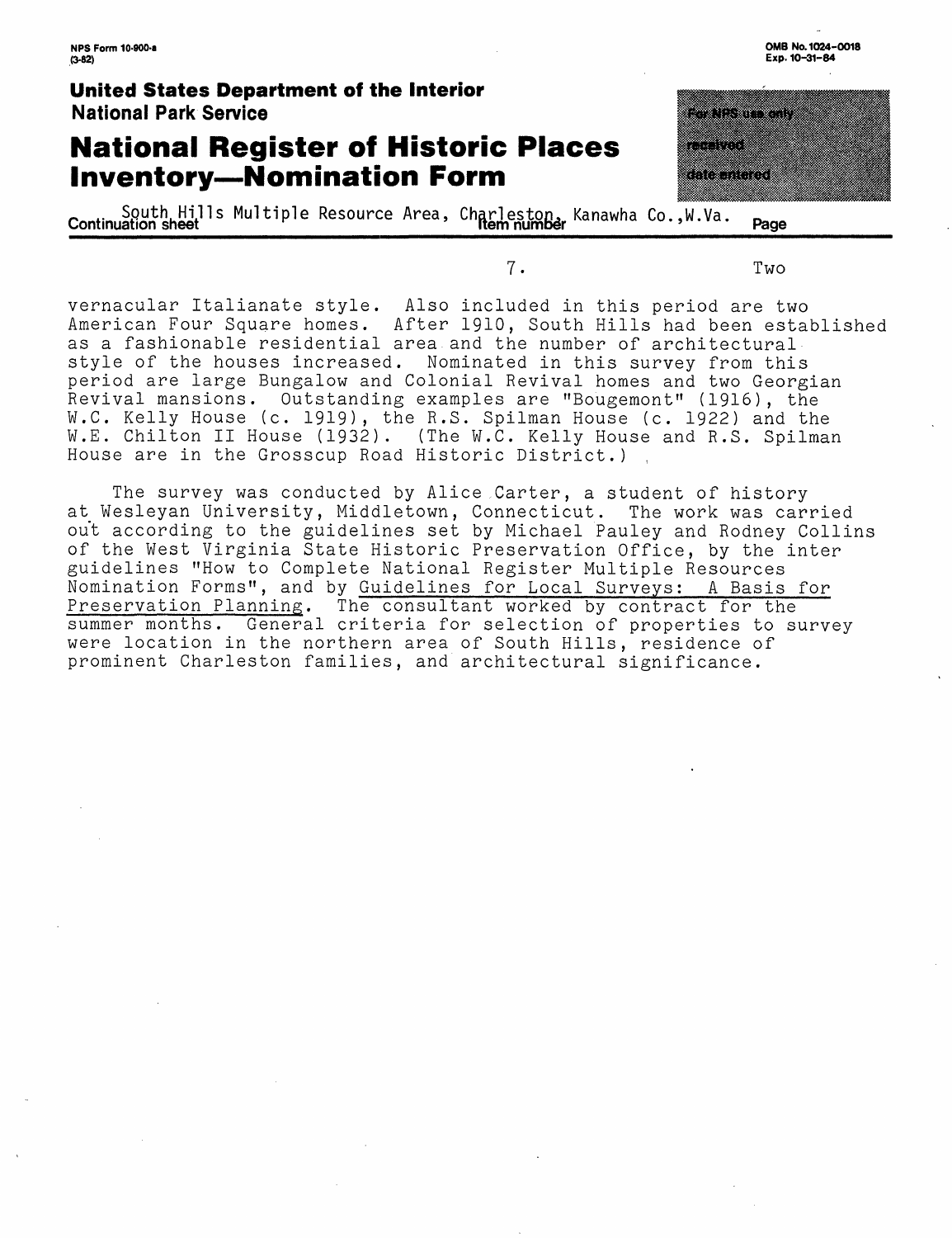## **8. Significance**

| <b>Period</b>                     | Areas of Significance-Check and justify below |                                     |                                 |                                           |
|-----------------------------------|-----------------------------------------------|-------------------------------------|---------------------------------|-------------------------------------------|
| ____ prehistoric                  | archeology-prehistoric   community planning   |                                     | and scape architecture religion |                                           |
| $-1400 - 1499$                    | archeology-historic                           | <b>Example 10 conservation</b>      | $\dots x$ law                   | <u>__</u> ___ science                     |
| $\frac{1500-1599}{ }$             | ्रा⊾ें aariculture                            | ____ economics                      | <b>Example 1</b> iterature      | <b>Electric Sculpture</b>                 |
| $-1600 - 1699$                    | $\mathbf{X}$ architecture                     | $\mathbb{Z}$ $\mathbb{Z}$ education | ⊥ ⊥. militarv                   | $\frac{1}{2}$ social/                     |
|                                   |                                               | $\ldots$ engineering                | ⊥ music                         | humanitarian                              |
| $\frac{1700 - 1799}{x}$ 1800-1899 | $\frac{X}{X}$ commerce                        | exploration/settlement   philosophy |                                 | theater                                   |
| $\overline{\text{X}}$ 1900–       | $\sim$ communications                         | $\ldots$ industry                   | <b>Expolitics/government</b>    | transportation                            |
|                                   |                                               | <u></u> invention                   |                                 |                                           |
|                                   |                                               |                                     |                                 | $\frac{\text{x}}{\text{[local history]}}$ |

**Specific dates**  $1840$ **'s;1** $893$ **-1932 Builder/<u>Architect William Lawrence Bottemley, H.Rus Warn</u>e,** 

#### **Statement of Significance (in one paragraph)**

#### INTRODUCTION

The South Hills section of Charleston, West Virginia is significant as an early suburban development which was the result of Charleston's economic prosperity enjoyed in the late nineteenth and early twentieth centuries. The Gilliland log cabin, dating to the 1840's, creates the historic background of South Hills by illustrating its humble beginnings. The South Hills residents of the later period (1893-1932)<br>were prominent business, industrial and political families. The houses were prominent business, industrial and political families. are all architecturally significant. Many were designed by prominent architects. The Chesapeake and Ohio Depot, the only non-residential building, is an important symbol of the railroads which played a vital role in bringing Charleston into the economic mainstream of the United States .

#### HISTORIC BACKGROUND: 1794-1890: Pre-development

The rugged hills south of the Kanawha seemed inhospitable to early<br>residents. South Hills during this period had only a few modest farms South Hills during this period had only a few modest farms. Of course, Charleston was little more than a frontier river town for much of the nineteenth century, and the flood plain along the banks of the Kanawha and Elk Rivers easily accommodated the population. In the year 1800, Charleston, which had been established as a town six years earlier, had twelve houses and about sixty five residents.

Much of Charleston's early wealth came from the salt industry, which began to transform Charleston into a more sophisticated town. The introduction of steamboats on the Kanawha River in the 1820 's increased commerce; soon afterwards the coal industry developed.

The Civil War brought division and blood to the Kanawha Valley, but after the war Charleston quickly healed its wounds. In 1885, after a twenty year tug-of-war with Wheeling, West Virginia, Charleston became the permanent seat of the new state government.

Charleston, although still a town of only 4192 residents as late as 1880, shared the growth and prosperity experienced by the United States in the late nineteenth century. Many of the men who moved with their families to South Hills in the early twentieth century were of the generation born in this "Gilded Age". Coal, lumber, and natural gas resources were exploited on a large scale and became more profitable than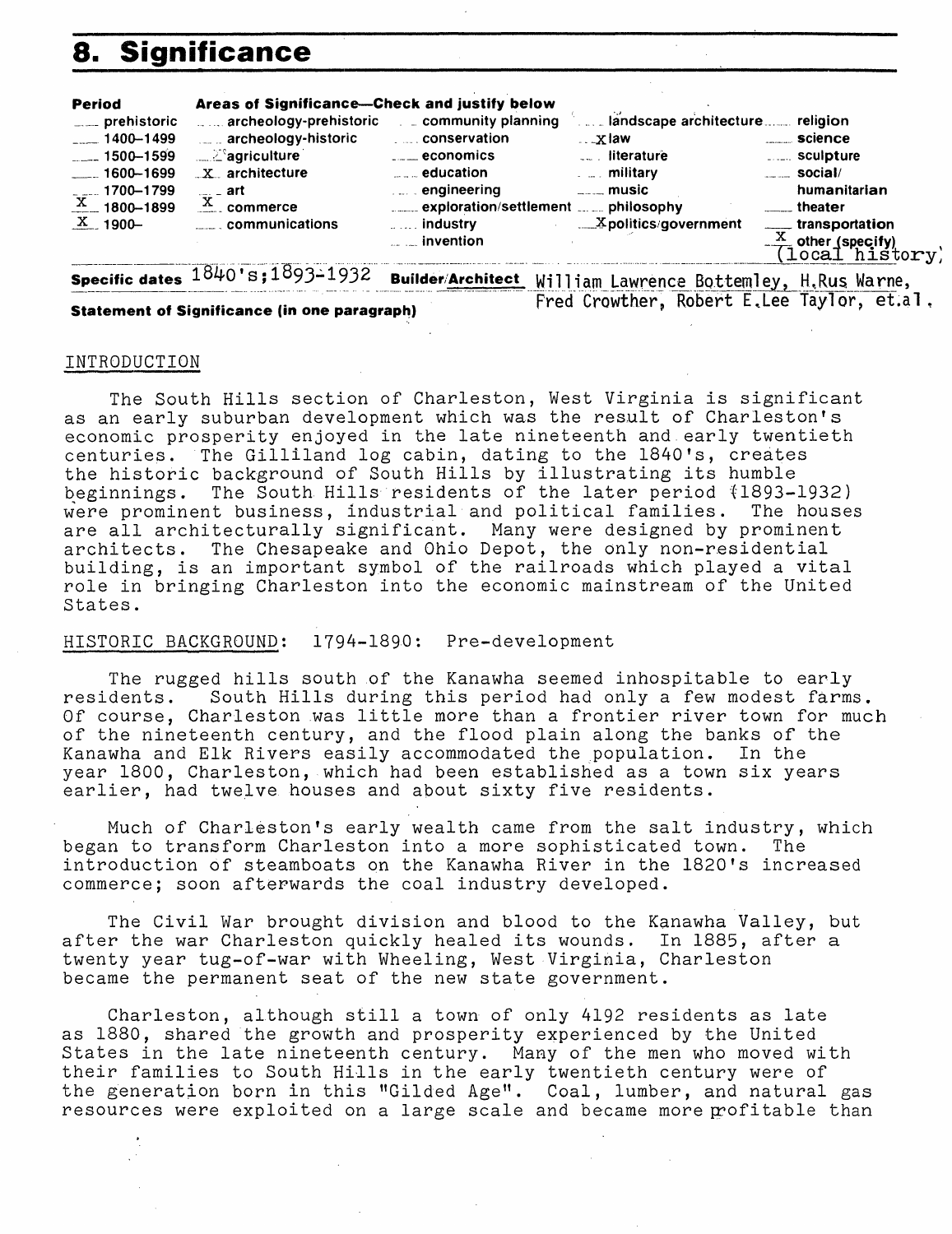**NPS Form 10-900-a (3-82)**

#### **United States Department of the Interior National Park Service**

## **National Register of Historic Places Inventory-Nomination Form**

\_ South Hills Multiple Resource Area, Charleston, .Kanawha Co., W.Va. \_ **Continuation sheet Item number Page**

ever previously imagined. The year 1873 brought the first train on the Chesapeake and Ohio Railroad Line. Charleston's first city hall was built in 1884.

Despite its economic growth, Charleston had yet to experience the industrial boom of the early twentieth century. Until then, South Hills would remain undeveloped.

1891-1917: Charleston expands its boundaries.

During this period, Charleston experienced unprecedented industrial development and started to overflow its boundaries. As the expanding business district began to encroach on the residential sections, Charlestonians began to move across the river into South Hills.

The pivotal event in the development of South Hills was the completion of the South Side Bridge in 1891. For the first time, Charleston was connected to the southern river bank and hills. Cpt. Robert S. Carr, discussed below, organized the South Side Bridge Company. He also established the South Charleston Improvement Company, a real estate enterprise that owned almost the entire South Hills. In 1907, South Hills, previously a part of South Charleston, was incorporated into Charleston's boundaries.

Significant industrial and ecomonic growth occurred during this period. Glass production, foundries, wood processing and coal mining industries experienced great expansion. Special notice should be given to the Ward Engineering Works, the Carbon Fuel Company, the Kelly Axe and Tool Manufacturing Company and the Kanawha Banking and Trust Company, whose leaders were among the early residents of South Hills

1917-1932: Industrialization, wealth, and migration to the hills.

The escalation of industrial development in Charleston and the Kanawha Valley during World War I made Charleston a leading commercial and industrial power. This development was for the most part in the chemical field. Secretary of War Newton D. Baker visited the Kanawha Valley in 1917 and called for the erection of an explosives plant and mustard gas plant outside of Charleston in industrial suburbs created to house these factories and their workers. After the war, the chemical industry continued to develop. In 1920 Union Carbide opened a plant near Charleston, and five years later I.E. Dupont built a plant.

a a dheegaala ah dheegaalay iyo dheegaalay iyo dheegaalay iyo dheegaalay iyo dheegaalay iyo dheegaalay iyo dhe<br>Marka Afrika Afrika Afrika Afrika Afrika Afrika Afrika Afrika Afrika Afrika Afrika Afrika Afrika Afrika Afrika

**OMB No. 1024-0018 Exp. 10-31-84**

8. Two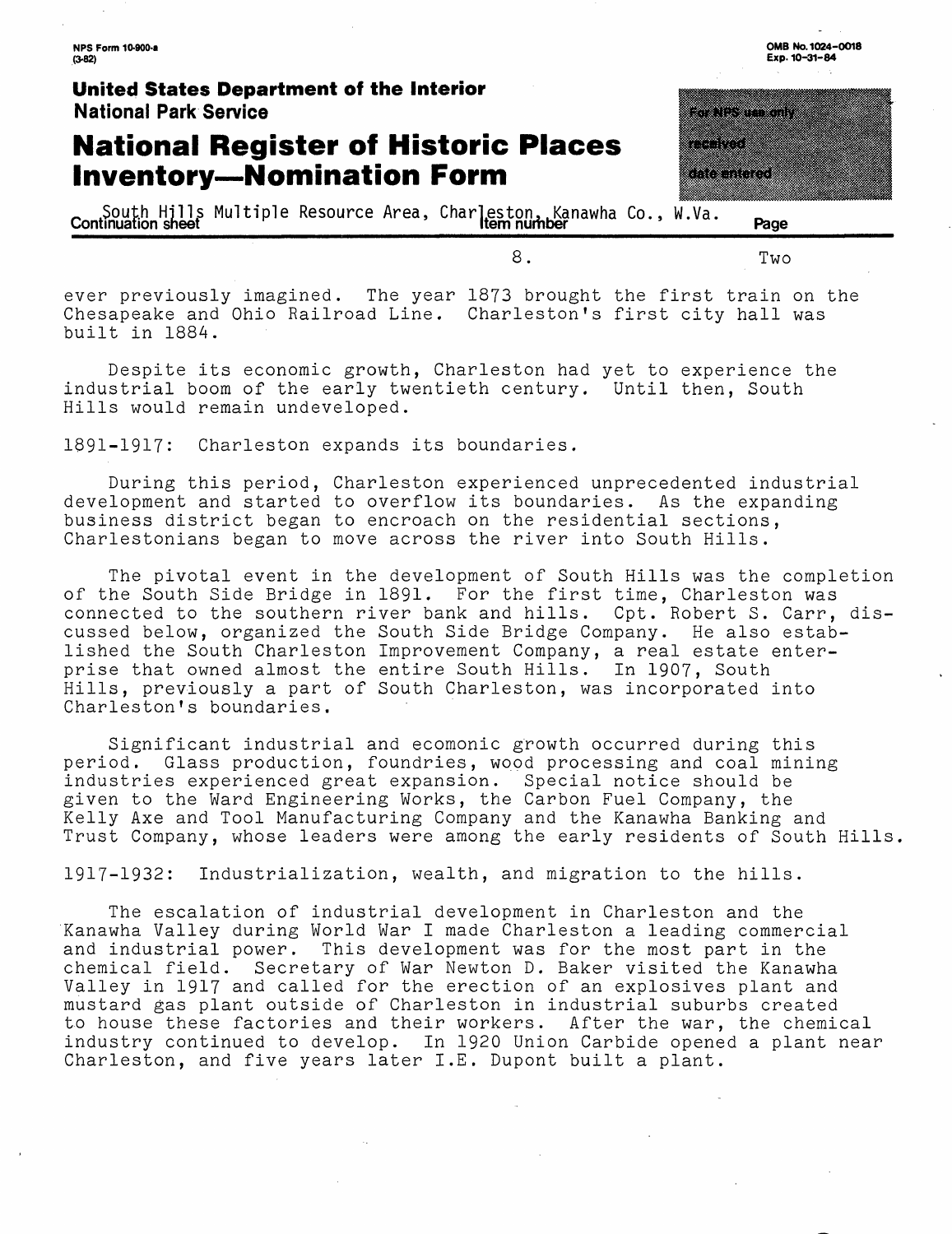## **National Register of Historic Places Inventory-Nomination Form**

South Hills Multiple Resource Area, Charleston, Kanawha Co., W.Va<sup>"</sup>.<br>Continuation sheet **continuation** Continuation sheet **Item number Page**

<u>tan di sebagai pa</u> a a shekara a a canala

**OMBNo. 1024-0018 Exp. 10-31-84**

8. Three

These industries created many jobs and attracted a great number of people to Charleston. The population more than tripled in twenty years. The Federal Census figures for 1900 showed Charleston's population to be 11,099. In 1910 this figure had risen to 22,354 and by 1920 Charleston was a city of 39,998 residents.

What had prior to World War I been a slow trickle of Charleston's upper and upper middle class residents to South Hills became a strong wave during this period. Charleston and its Industrial Suburbs, published in the 1920 's, noted this trend: "It is a known fact that most of the large fortunes in this country have come from the increase of values of real estate situated near the business center of growing cities. This is again being demonstrated in Charleston. . . So rapid has been the business expansion of the city that it has absorbed some of the old residential districts. . . The surrounding hills have been made into high class restricted residential districts and beautiful paved roads. . . "

These "high class" families that were establishing their residences in South Hills belonged to both the "old Charleston" stock (descendants of Charleston's early settlers, salt and coal barons) and to Charleston's emerging set of industrial entrepeneurs .

Today, South Hills is still a residential section of the city. Homes of fine design and construction continue to be built for Charleston's "high class". The large estates of the early South Hills families have been divided into lots and sold and streets wind along every ridge and hollow, but South Hills, with its wooded lots, narrow roads, and exceptional architecture, retains the atmosphere it possessed in its earlier days.

#### HISTORICAL. FIGURES

Every property included in this survey is associated with a figure significant to Charleston's history. The lives of these men are briefly outlined in the survey forms for their individual properties. Following are the brief biographies of men who are not associated with a specific site or whose contributions to Charleston and South Hills merit additional attention.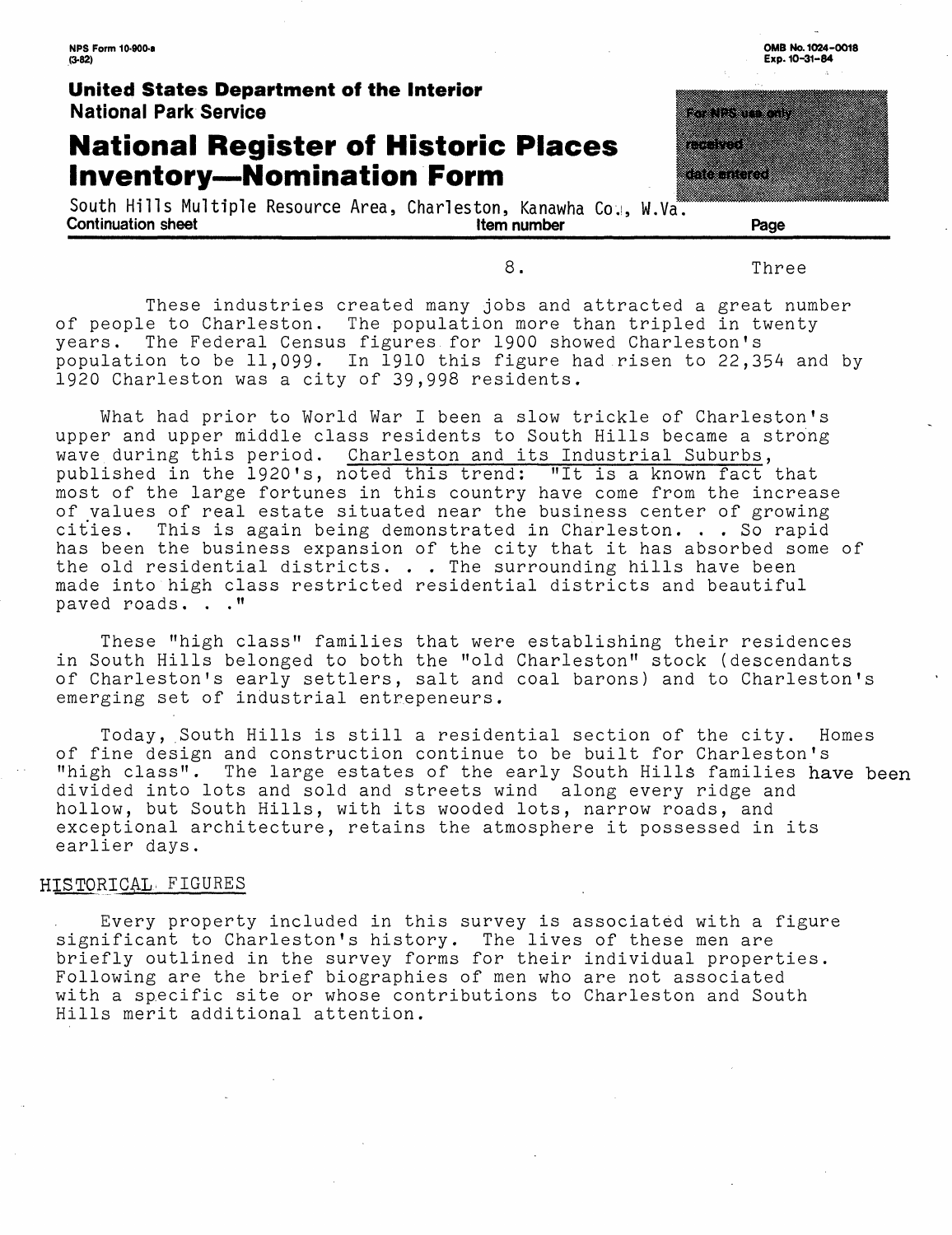## **National Register of Historic Places Inventory-Nomination Form**

South Hills Multiple Resource Area, Charleston, Kanawha Co.,W.Va. **Page Continuation sheet Item number** 

8.

Four

<u>kommune e</u>

E SO STANDAR

**OMB No. 1024-0018 Exp. 10-31-84**

#### Andrew Donnally

Col. Andrew Donnally was one of the earliest landowners in South Hills. He came to the Valley of Virginia from Ireland in 1750 and was appointed county lieutenant and sheriff of Botetart County. Fort Donnally was built in 1771 near Lewisburg, West Virginia (at that time a part<br>of Boutetort County). His defense of the fort under the 1788 His defense of the fort under the 1788 Indian attack is widely acclaimed. Lewisburg was established in 1782 and Col. Donnally was one of its seven trustees. He spent the later years of his life in South Hills. In 1794, Charleston was established. Donnally was again a trustee. He died in his South Hills farm in 1825. Andrew Donnally, Jr., expanded his father's farm by acquiring a 1000 acre tract in South Hills from Charles Brown, who had been granted the land by the Commonwealth of Virginia in 1818.

#### James H. Ferguson

Hon. James H. Ferguson (1817-1898) was another early resident of South Hills. He played a significant role in West Virginia'a early government and politics. He bagan his career as a lawyer in Logan County, West Virginia (at that time Virginia) where he was elected prosecuting attorney and representative to the Virginia House of Delegates. He attended the 1850 Constitutional Convention where he spoke eloquently for the interests on the West Virginia State Legislature as the representative from Cabell County. As chairman of the Judiciary Committee during this period, Ferguson was an important architect of West Virginia statutory law. In 1870, Ferguson came to Kanawha County and served briefly as its representative to the House of Delegates. After he lost his seat Ferguson resumed private practice as the lawyer for Chesapeake and Ohio Railroad in West Virginia.

#### Robert S. Carr

Hon. Robert S. Carr (1846-1925), known to Charlestonians as "Uncle Bob" or Cpt. Carr" was almost single handedly responsible for promoting the early development of South Hills. He is also significant for his involvement in West Virginia's political and commercial activities. Carr came to Charleston in 1855 when he was nine years old. At the age of seventeen he joined and fought in the Confederate Army. After the war, Carr established a steamboat and towing industry. Carr became interested in politics in the 1870's, when he left the Democratic Party to join the Greenbacks. It was on their ticket, with Republican backing,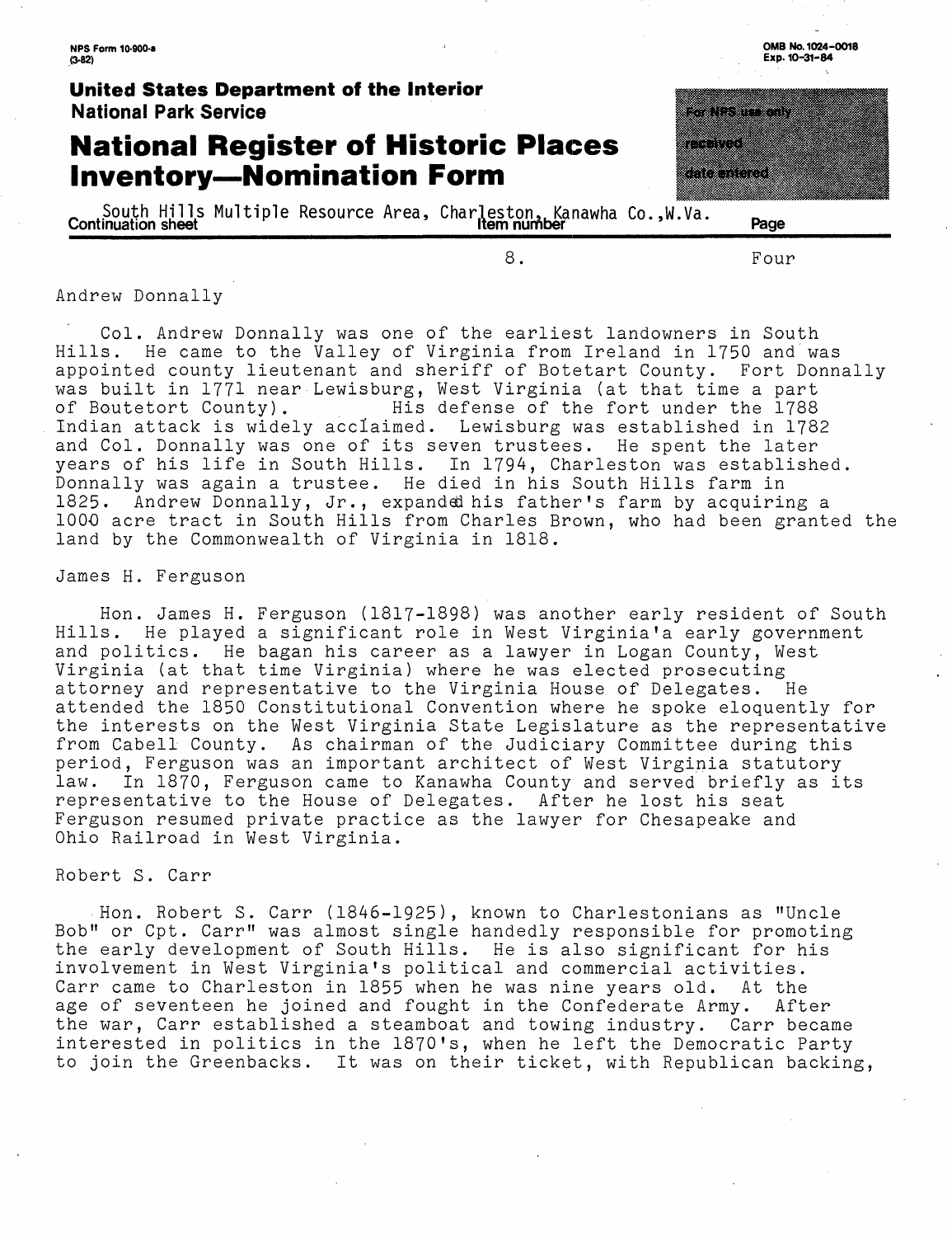| NPS Form 10-900-a<br>$(3-82)$                                                                                                                   |             |                               | OMB No. 1024-0018<br>Exp. 10-31-84 |
|-------------------------------------------------------------------------------------------------------------------------------------------------|-------------|-------------------------------|------------------------------------|
| United States Department of the Interior<br><b>National Park Service</b>                                                                        |             |                               | eka kunggunakan ka                 |
| <b>National Register of Historic Places</b><br><b>Inventory-Nomination Form</b><br>South Hills Multiple Resource Area, Charleston, Kanawha Co., |             | studions s<br>este television |                                    |
| <b>Continuation sheet</b>                                                                                                                       | Item number | W.Va.                         | Page                               |
|                                                                                                                                                 | 8.          |                               | Five                               |

that he was elected to the West Virginia State Senate and to the presidency of that body in 1887. During his term, Carr was involved in the extraordinary political incident in which four men claimed to be the legal governor of West Virginia. The legislature had failed to declare final the winner of the 1888 gubernatorial race between Nathan Goff and A.B. Fleming by the date of the expiration of incumbent governor E.W. Wilson's term. Both Goff and Fleming claimed to be the winner of the election, and Wilson would not give up his seat until he had a legal successor. Carr claimed that as president of the Senate, the constitutional order of succession gave him the seat in the absence of a legal governor. He presented the State Supreme Court with his argument, but the Court decided to allow Wilson to exceed his term until the legislature broke its deadlock, which it eventually did giving the office to Fleming.

R.S. Carr shrewdly bought practically all of South Hills and established a real estate company to sell the land. In a 1923 interview with the Charleston Daily Mail, Carr recalled, "I bought it when I didn't have a dollar to spare. The first thing I did was to get an option on it and then I organized the South Charleston Improvement Company. We put the land on the market and it sold like hotcakes." Carr realized that in order to make South Hills more attractive to Charleston residents better transportation should be provided between the city and its southern hills. He organized the South Side Bridge Company and gathered \$150,000 in capital from various investors. The bridge was completed in 1891.

R.S. Carr had a home in South Hills which stood for much of the twentieth century.

#### William A. MacCorkle

William A. MacCorkle (1857-1930), the ninth governor of West Virginia, was an early landowner in South Hills and directed the construction of two of South Hills' finest homes. He came to Charleston after earning his law degree and entered practice with C.C. Watts, W.E. Chilton and John E. Kenna, which was later Chilton, MacCorkle and Chilton. This firm was a powerful fource in the "Kanawha Ring" a political circle which succeeded in insuring the Democratic gubernatorial nomination in 1892. MacCorkle won this seat and served from 1893 to 1897. His home, "Sunrise", built in 1905 is one of the most interesting examples of architecture in South Hills. ("Sunrise" is on the National Register of Historic Places). "Torquilstone" was built for MacCorkle's son and is part of the Sunrise Estate.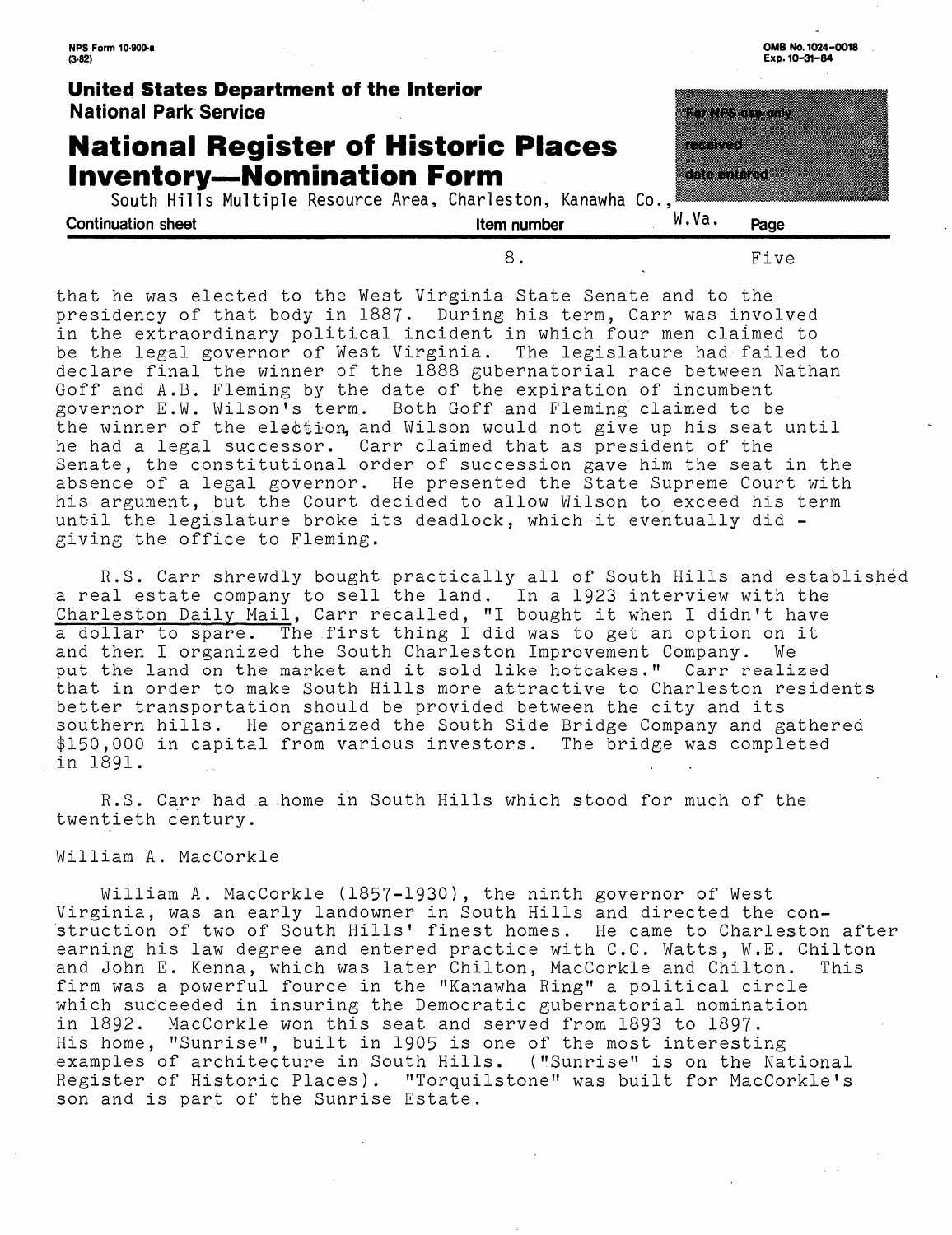## **National Register of Historic Places Inventory-Nomination Form**

South Hills Multiple Resource Area, Charleston, Kanawha Co., W.Va. """"""""\_" Continuation sheet\_\_\_\_\_\_\_\_\_\_\_\_\_\_\_\_\_\_\_\_ Item number\_\_\_\_'\_\_\_\_\_\_\_\_\_Page\_\_\_\_\_\_

<u>terturan di </u> a a shekara

8. Six

a di Charles de Carlos

AREAS OF SIGNIFICANCE

#### Architecture

South Hills is the location of numerous architecturally significant buildings. The simplicity of the Gilliland log cabin from the 1840's serves as a contrast to the more elaborate, fashionable residences built after 1892. The early Victorian homes exhibit fine detailing and craftsmanship in their sawn work, imbricated shingles, carved wood<br>and glasswork. They are small and modest in relation to the later and glasswork. They are small and modest in relation to the later<br>buildings. The twentieth century brought an array of revival style buildings. The twentieth century brought an array of revival styles<br>to South Hills. Many of these later houses were designed by promine Many of these later houses were designed by prominent architects H. Rus Warne, the firm Ford, Butler and Oliver, Robert E. Lee Taylor, Walter F. Martens, Dennison, L.T. Bengston, and William Lawrence Bottomley.

#### Commerce

The history of the development of South Hills is directly related to the commercial and industrial growth experienced by Charleston and the Kanawha Valley in the "boom" years of the late nineteenth and early twentieth centuries. Rich in natural resources and conveniently located on major transportation routes, the Charleston area was ideal for industrial development. Coal, timber and natural gas were exploited on a large scale and several engineering and manufacturing plants were established. World War I was responsible for the birth of the<br>Kanawha Valley's chemical industry. Banking and real estate e Banking and real estate enterprises also became very profitable.

South Hills' development was the outcome of the enormous wealth that came to many Charlestonians as a result of the commercial boom. Local business leaders who built homes in South Hills after having made their fortunes were Harrison B. Smith, Charles E. Ward, Frank Cox, James R. Thomas, W.C. Kelly, Fred Paul Grosscup and Paul B. Grosscup.

#### Politics and Law

Many of West Virginia's political leaders were early residents of South Hills. James H. Ferguson played a large part in formulating West Virginia's earliest legislation, particularly in the field of land law. His home was at the present location of Grosscup Road. Robert S. Carr, who founded the South Side Bridge Company and the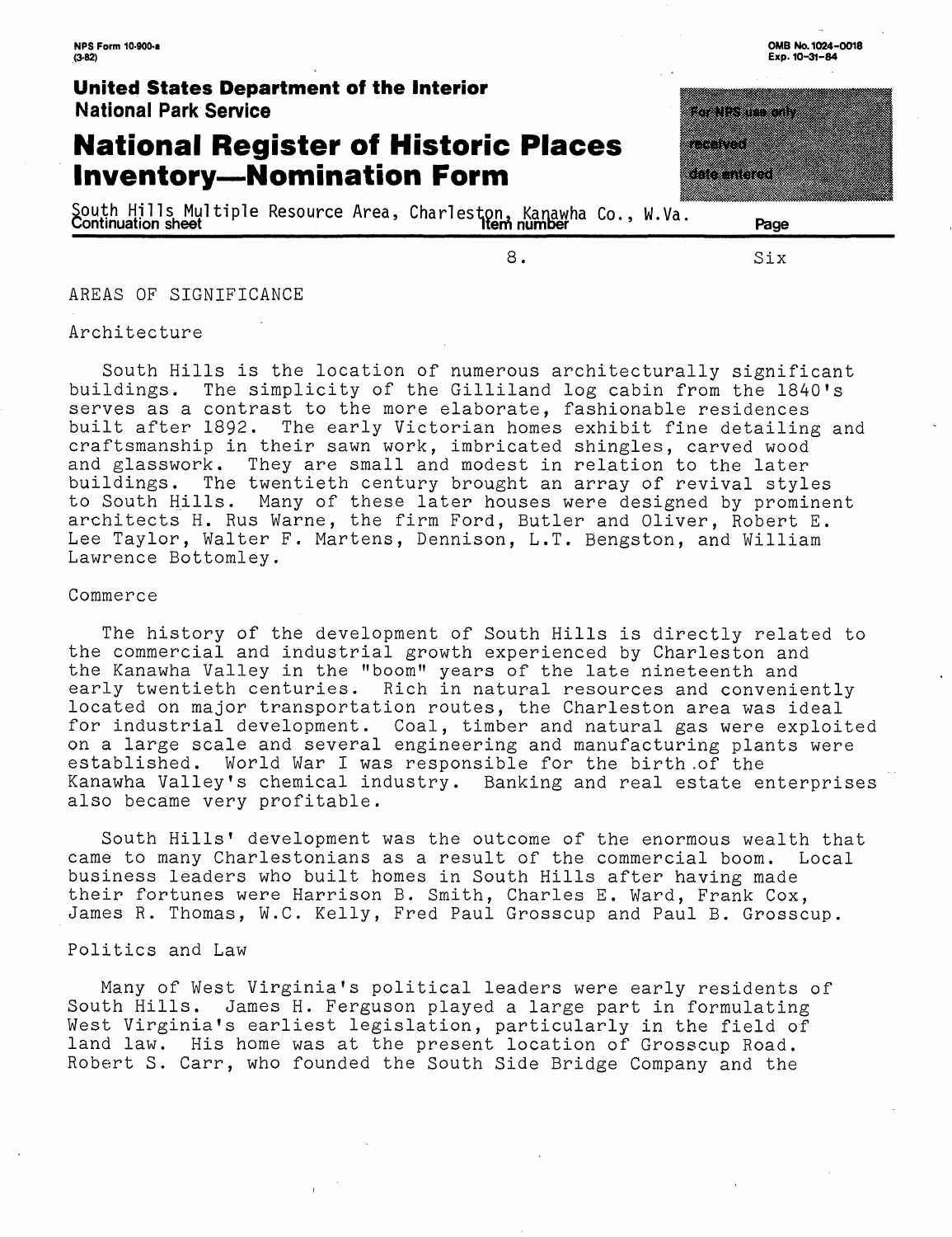## **National Register of Historic Places Inventory-Nomination Form**

South Hills Multiple Resource Area, Charleston, Kanawha Co., W.Va. Page

|                     | <u> Timografi</u> |  |
|---------------------|-------------------|--|
|                     |                   |  |
|                     |                   |  |
|                     |                   |  |
| 173                 |                   |  |
|                     |                   |  |
|                     |                   |  |
|                     |                   |  |
| <u> 1988 - 1988</u> |                   |  |
|                     |                   |  |
|                     |                   |  |

8. Seven

South Charleston Improvement Company, was the senate president during the Goff-Fleming-Wilson-Carr gubernatorial dispute of 1888. William A. MacCorkle, who built "Sunrise" in South Hills was the governor of West Virginia from 1893 to 1897. The Honorable Joseph N. Kenna lived on Grosscup Road in South Hills in the 1920's. He served on the West Virginia Supreme Court from 1932 to 1950.

Robert S. Spilman, Brooks Price and Harrison B. Smith were members of Price, Smith and Spilman, one of Charleston's most prominent law<br>firms. All of these men resided in South Hills. All of these men resided in South Hills.

#### Local History

South Hills has traditionally played a decisive role in the history of Charleston and Kanawha County. The development of South Hills was essentially a suburban movement and carried with it social implications - segregation of Charleston's well to do and working classes, increased dependence on the automobile as the transportation to the work place, and displacing the farmers and "hillbillies", who retreated further into the hills and hollows.

The history of South Hills is the history of the local economy. Economic factors were responsible for South Hills' development. Industrial advancement in Kanawha County increased the wealth and the population of Charleston. As the flood plain became more crowded, Charleston's upper and upper-middle classes, the controlling powers of the economy - moved to South Hills.

V

South Hills has made significant contributions to Charleston's political history. It is the home of many city, county and state political leaders.

#### CONCLUSION

Scattered throughout South Hills are buildings that have significant architecture and history that recall Charleston's past as a small river town moving steadily towards economic prominence. The recent destruction of the homes of R.S. Carr and Arthur B. Koontz, the deterioration of the Chesapeake and Ohio depot (today the Amtrak Station), and the unfortunate alterations that have spoiled the architectural character of many houses illustrate the need for a mechanism for the encouragement of preservation .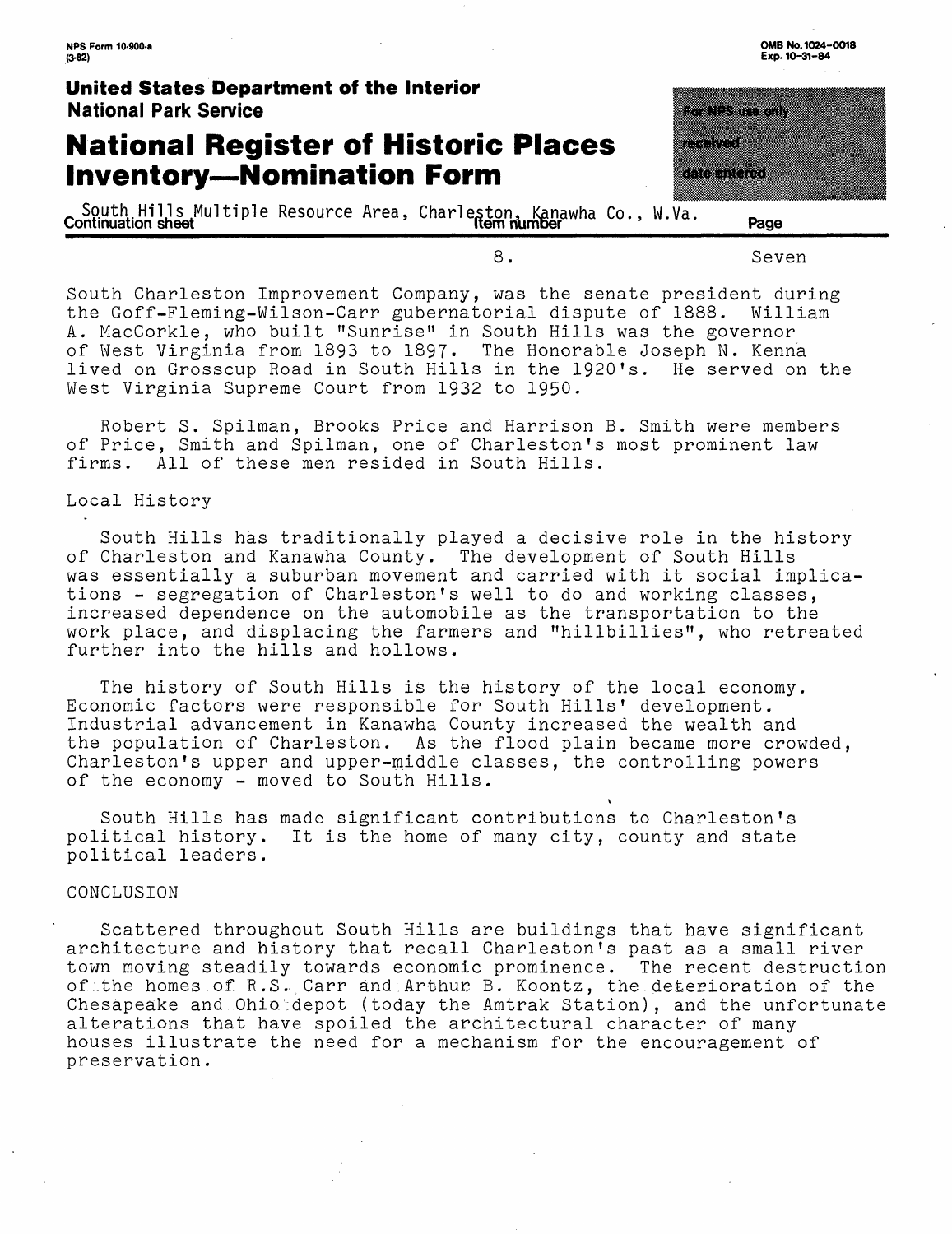## **9. Major Bibliographical References**

The Century Chronicle.compiled under.the auspices of the Charleston Chamber of Commerce.Charleston, 1901.

Charleston City Directories

Charleston Daily Mail, Kanawha Valley Progress Edition.June 4,1939.

| 10. Geographical Data                                                                                                                                                                                                                                                                                                                                                                                                                                            |                       |            |                            |                            |
|------------------------------------------------------------------------------------------------------------------------------------------------------------------------------------------------------------------------------------------------------------------------------------------------------------------------------------------------------------------------------------------------------------------------------------------------------------------|-----------------------|------------|----------------------------|----------------------------|
| Acreage of nominated property See Text for individual sites<br>Charleston West, W.Va.<br>Quadrangle name                                                                                                                                                                                                                                                                                                                                                         |                       |            |                            | Quadrangle scale 1, 24,000 |
| <b>UTM References</b>                                                                                                                                                                                                                                                                                                                                                                                                                                            | See Inventory Forms   |            |                            |                            |
| A<br><b>Easting</b><br>Zone                                                                                                                                                                                                                                                                                                                                                                                                                                      | <b>Northing</b>       | в<br>Zone  | Easting                    | <b>Northing</b>            |
| С                                                                                                                                                                                                                                                                                                                                                                                                                                                                |                       | D          |                            |                            |
| Verbal boundary description and justification The South Hills section of Charleston is locally<br>recognized as a distinctive residential neighborhood. The area, which is situated on a<br>series of hills overlooking the Kanawha River, is bounded on the west by Porters Hollow,<br>on the east by Ferry Branch, on the south by Louden Heights and Bridge Roads, and on the<br>north, by the Great Kanawha Riverties overlapping state or county boundaries |                       |            |                            |                            |
| N/A<br>state                                                                                                                                                                                                                                                                                                                                                                                                                                                     | code                  | county     |                            | code                       |
| state                                                                                                                                                                                                                                                                                                                                                                                                                                                            | code                  | county     |                            | code                       |
| <b>Form Prepared By</b>                                                                                                                                                                                                                                                                                                                                                                                                                                          |                       |            |                            |                            |
| name/title<br>Alice Carter<br>organization                                                                                                                                                                                                                                                                                                                                                                                                                       |                       |            | September 30, 1983<br>date |                            |
| street & number 4011 Kanawha Ave.                                                                                                                                                                                                                                                                                                                                                                                                                                |                       |            | telephone                  | $(304)$ 925–1456           |
| Charleston<br>city or town                                                                                                                                                                                                                                                                                                                                                                                                                                       |                       |            | state West Virginia        |                            |
| <b>12. State Historic Preservation Officer Certification</b>                                                                                                                                                                                                                                                                                                                                                                                                     |                       |            |                            |                            |
| The evaluated significance of this property within the state is:                                                                                                                                                                                                                                                                                                                                                                                                 |                       |            |                            |                            |
| national                                                                                                                                                                                                                                                                                                                                                                                                                                                         | <sub>—–</sub> _ state | Y<br>local |                            |                            |
| As the designated State Historic Preservation Officer for the National Historic Preservation Act of 1966 (Public Law 89-<br>665), I hereby nominate this property for inclusion in the National Register and certify that it has been evaluated<br>according to the criteria and procedures set forthyby the National Park Service.<br><b>State Historic Preservation Officer signature</b>                                                                      |                       |            |                            |                            |
| State Historic Preservation Officer<br>title                                                                                                                                                                                                                                                                                                                                                                                                                     |                       |            | date                       | December 12, 1983          |
| For NPS use only                                                                                                                                                                                                                                                                                                                                                                                                                                                 |                       |            |                            |                            |
| I hereby certify that this property is included in the National Begister                                                                                                                                                                                                                                                                                                                                                                                         | men alim Sheet        |            | date                       |                            |
| Keeper of the National Register                                                                                                                                                                                                                                                                                                                                                                                                                                  |                       |            |                            |                            |

|  |  | GPO 894-785 |  |  |  |
|--|--|-------------|--|--|--|

Chief of Registration

 $\mathfrak{c}$ 

Attest: **date**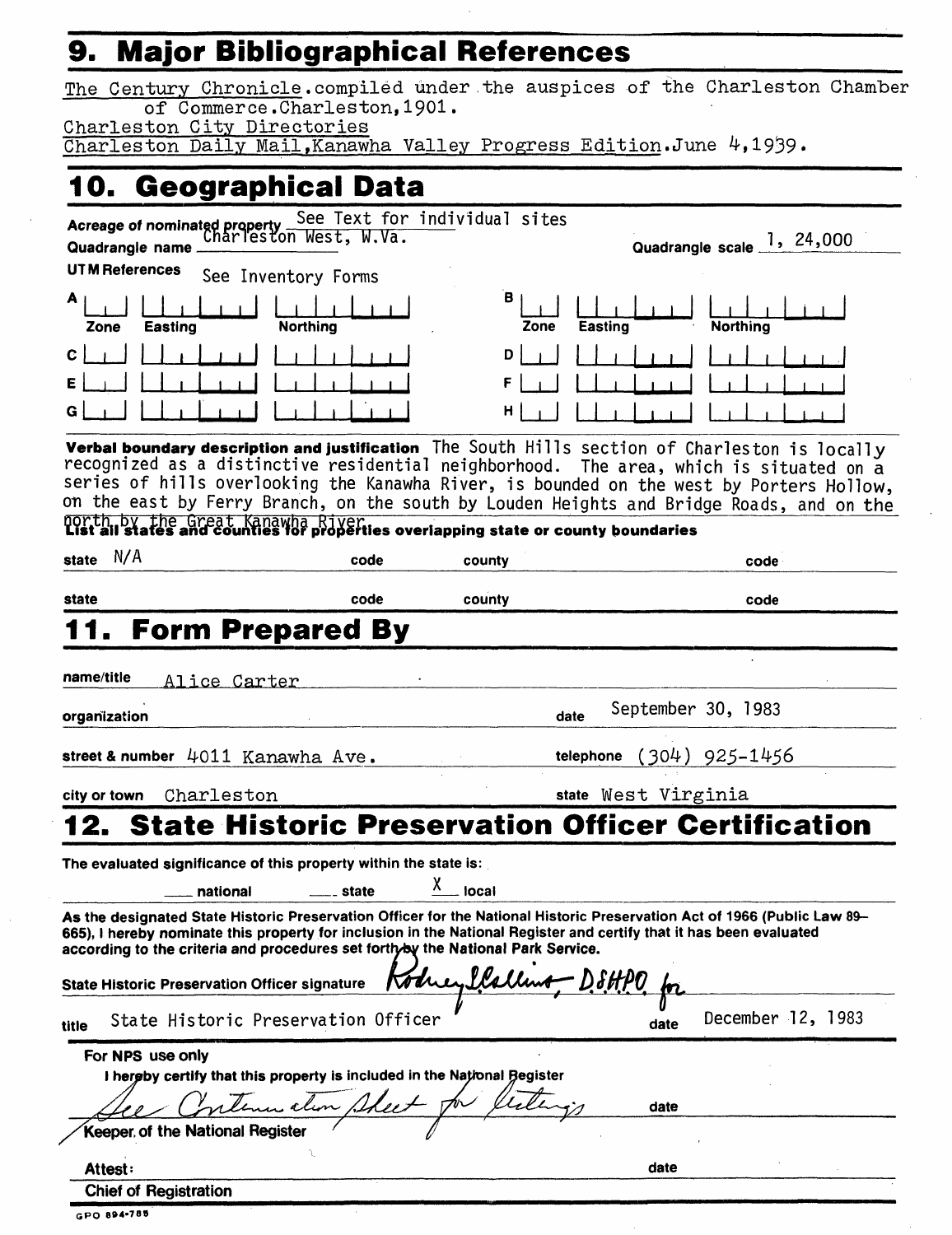## National Register of Historic Places **inventory-Nomination Form**

South Hills Multiple Resource Area, Charleston, W.Va. **Continuation sheet** Page Item number Q **Page** 

For NPS use only **TECHNICS** date entered 2

**0MB MO. 1024-0018 Exp. 10-31-84**

Charleston and its Industrial Suburbs.1923?

Encyclopedia of Contemporary Biography of West Virginia.New York: Atlantic Publishing  $Co.,1894.$ 

Grouch, S.C. Charleston Illustrated, 1894.

Hale, John P., et al. History of the Great Kanawha Valley. 2 vols. Madison: Brant,Fuller & Co.,1391.

Laidley,William S. History of Charleston and Kanawha County. Chicago: Richmond-Arnold Publishing Co.,1911.

MacCorkle, William A. The Recollections of Fifty Years. New York: G.P. Putnam's Sons, 1928.

Interview with Mr.and Mrs. John B.Merrill,June 30,1983.

Interview with Quin Morton, July 2,1983.

Rice,0tis K. Charleston and the Kanawha Valley. Woodland Hills,CA: Windsor Publications, Inc., 1981.

.<br>In

 $\Delta\sigma_{\rm eq}$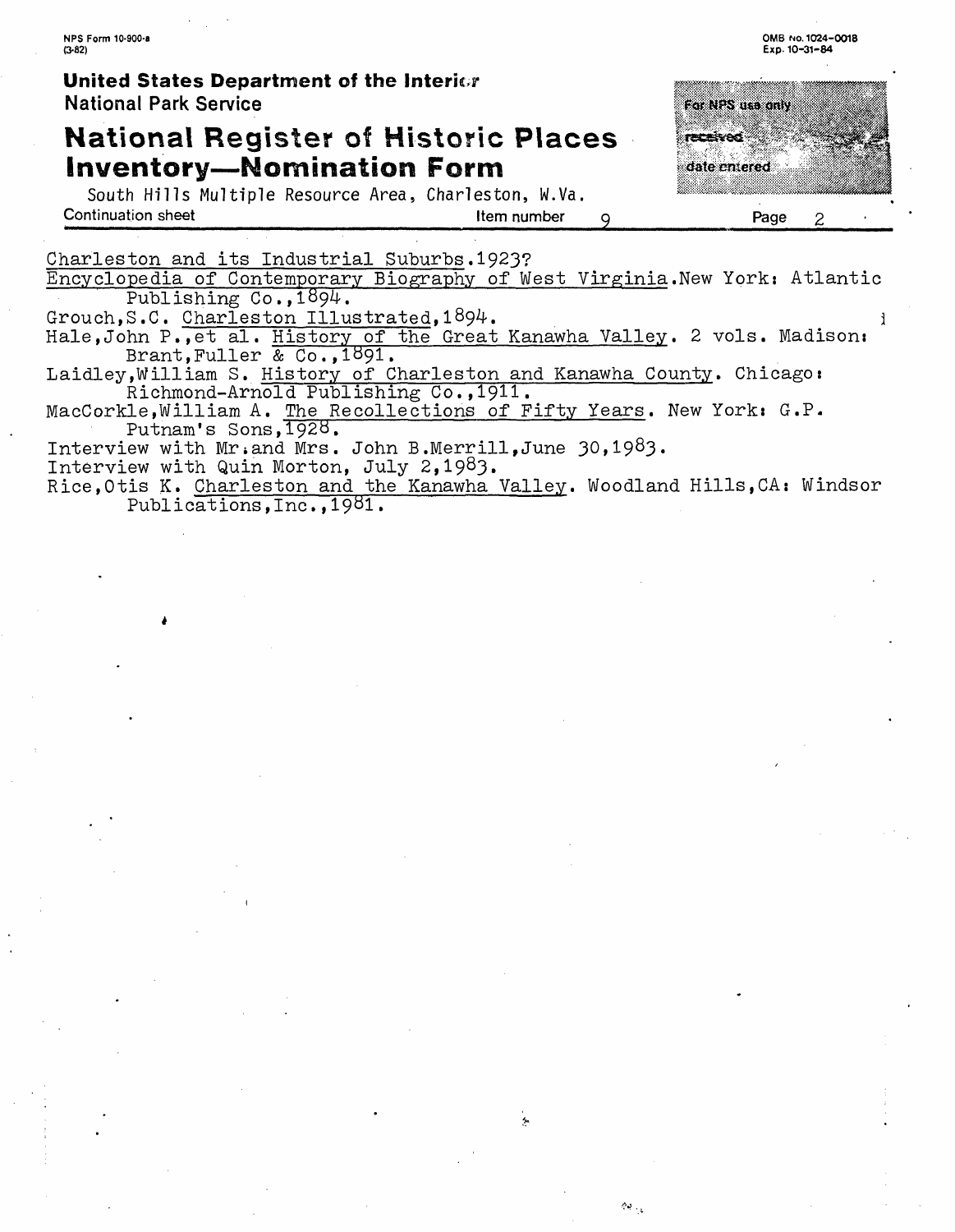**NPS Form 10-900-a (3-82)**

 $\ddot{\phantom{0}}$ 

**Y** جه

**United States Department of the Interior** National Park Service

# **National Register of Historic Places**  <sup>National Park Service<br>**National Register of Historic<br>Inventory—Nomination Form**</sup>

| <b>Continuation sheet</b>                                                                                                                                                                                                                                                                                                                     | Item number                                    |          | Page $\sqrt{v}$              |
|-----------------------------------------------------------------------------------------------------------------------------------------------------------------------------------------------------------------------------------------------------------------------------------------------------------------------------------------------|------------------------------------------------|----------|------------------------------|
|                                                                                                                                                                                                                                                                                                                                               | Multiple Resource Area<br>Thematic Group       |          | $dnr-11$                     |
| South Hills Multiple Resource Area<br>Name                                                                                                                                                                                                                                                                                                    |                                                |          |                              |
| Kanawha County, WEST VIRGINIA<br><b>State</b>                                                                                                                                                                                                                                                                                                 |                                                |          | count 1/26/84                |
| Nomination/Type of Review                                                                                                                                                                                                                                                                                                                     |                                                |          | Date/Signature               |
|                                                                                                                                                                                                                                                                                                                                               | Chesapeake and Ohio Depot ' Substantive Review | Keeper   | $Acup + -CD$ $10/26$         |
|                                                                                                                                                                                                                                                                                                                                               |                                                | Attest   |                              |
| 2.72<br>Barnes-Wellford House                                                                                                                                                                                                                                                                                                                 | Material Buffer Leaf                           | Keeper   | $kceph - CD$ $lo/2lo/BA$ $s$ |
|                                                                                                                                                                                                                                                                                                                                               |                                                | Attest   |                              |
| Bird Haven<br>$\rightarrow$ 3.                                                                                                                                                                                                                                                                                                                | Substantive Review                             | Keeper   | $fcceq1 - CD 10/26/84$       |
|                                                                                                                                                                                                                                                                                                                                               |                                                | Attest   |                              |
| $\overline{4}$ .<br>Cox-Morton House                                                                                                                                                                                                                                                                                                          | Substantive Review                             | Keeper   | $Accust - CD 1024664$        |
|                                                                                                                                                                                                                                                                                                                                               |                                                | Attest   |                              |
| Bougemont Complex<br>325.                                                                                                                                                                                                                                                                                                                     | Enhertwirken Herlen                            | Keeper   | $Accept - CD 10126184$       |
|                                                                                                                                                                                                                                                                                                                                               |                                                | Attest - |                              |
| Gilliland, William S.,<br>4.6.<br>Log Cabin and Cemetery                                                                                                                                                                                                                                                                                      | Substantive Review                             | Keeper   | $ACCPT - CD 10/26$<br>S      |
|                                                                                                                                                                                                                                                                                                                                               |                                                | Attest   |                              |
| $\sqrt{\frac{1}{2}}$<br>Thomas-McJunkin-Love House                                                                                                                                                                                                                                                                                            |                                                | Keeper   | $-CD$ 10 26 84               |
|                                                                                                                                                                                                                                                                                                                                               | Substantive Review                             | Attest   |                              |
| Dalgain (McCabe House)<br>$\frac{1}{2}$ $\frac{1}{2}$ $\frac{1}{2}$ $\frac{1}{2}$ $\frac{1}{2}$ $\frac{1}{2}$ $\frac{1}{2}$ $\frac{1}{2}$ $\frac{1}{2}$ $\frac{1}{2}$ $\frac{1}{2}$ $\frac{1}{2}$ $\frac{1}{2}$ $\frac{1}{2}$ $\frac{1}{2}$ $\frac{1}{2}$ $\frac{1}{2}$ $\frac{1}{2}$ $\frac{1}{2}$ $\frac{1}{2}$ $\frac{1}{2}$ $\frac{1}{2}$ | Substantive Review                             | Keeper   | 10126184<br>CD               |
|                                                                                                                                                                                                                                                                                                                                               |                                                | Attest   |                              |
| $v_0^{\frac{1}{k}}$ $v_0^{\nu^*}$ 9.<br>Briarwood                                                                                                                                                                                                                                                                                             | Friedrichte Korfer                             | Keeper   |                              |
|                                                                                                                                                                                                                                                                                                                                               |                                                | Attest   |                              |
| $\sqrt{10}$ , Chilton, W. E. II, House                                                                                                                                                                                                                                                                                                        |                                                | Keeper   | $-CD$ $16126184$             |

Attest

**0MB No. 1024-0018 Exp. 10-31-84**

**The Contract of Section** 

Senaturilys Heyley